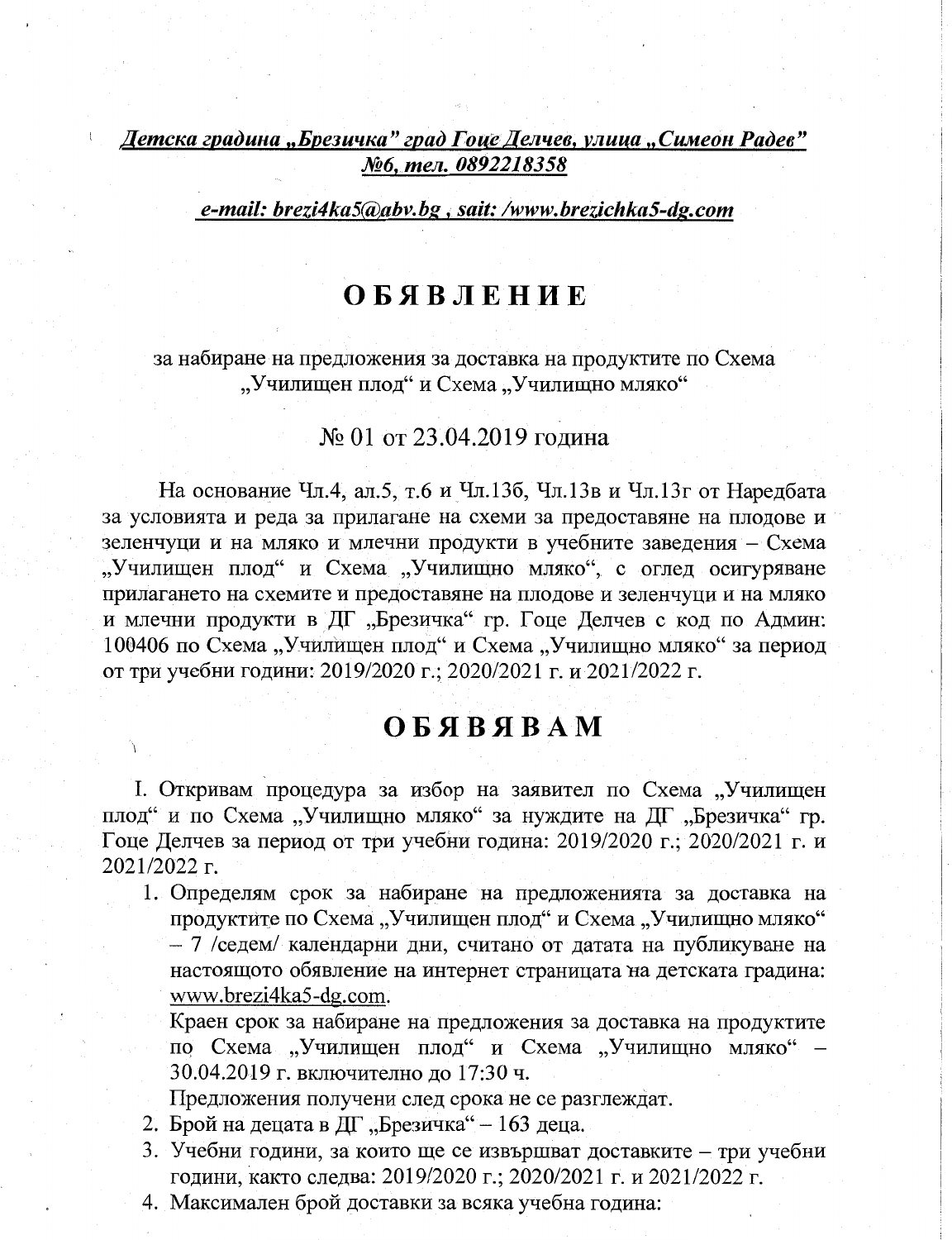- 4.1. По схема "Училищен плод" не повече от 46 /четиридесет и шест/ доставки за учебна година, съгласно Чл.9, ал.1 от Наредбата.
- 4.2. По схема "Училищно мляко" не повече от 50 /петдесет/ доставки за учебната година, съгласно Чл.11, ал.1 от Наредбата.
- 5. Схемите за предоставяне на плодове и зеленчуци и на мляко и млечни продукти в Детската градина се прилагат през съответната учебна година – в периода от 15 септември до 31 май. При прилагане на схемите се съблюдават условията по Чл.12, ал.1 и

ал.2 от Наредбата.

- 6. По Схема "Училищен плод" се съблюдават изискванията на Чл.9 от Наредбата. По Схема "Училищно мляко" съблюдават  $ce$ изискванията на Чл.10 и Чл.11 от Наредбата.
- 7. Място на извършване на доставките ДГ "Брезичка" гр. Гоце Делчев.
- 8. Заявителите задължително да предоставят следва регистрационният/ите номер/а на обект/и за производство и/или търговия с храни по Чл.12 от Закона за храните за регистрация на тези обекти.
	- 8.1. Регистрацията на обектите следва да включва съответните групи храни: плодове и зеленчуци, мляко и млечни продукти, според схемата/ите, за която/ито се подава предложението.
- 9. Заявителите залължително следва да предоставят регистрационният/ите номер/а на транспортното/ите средство/а, с които разполагат /собствени и/или наети с договор/ за превоз за извършване на доставки, както и да представят издадените от ОДБХ в тяхна полза удостоверения за регистрация на транспортно средство.
	- 9.1. Заявителите по Схема "Училищно мляко" задължително следва да разполагат с транспортно/и средство/а, с устройства за температурен режим, които осигуряват поддържане Ha хладилната верига, съответствие  $\mathbf c$ поддържане Ha  $\mathbf{B}$ изискванията по Чл.10, ал.4 от Наредбата.
- 10. Заявителите по Схема "Училищен плод" задължително следва да предоставят договор, предварителен договор или писмо за намерение за изпълнение на изискването на Чл.9, ал.1 от Наредбата - за доставка на плодове и зеленчуци, произведени от земеделски стопани, регистрирани по Наредба №3 от 1999 г. за създаване и поддържане на регистър на земеделските стопани, в който документ трябва да бъде посочен и регистрационният номер на земеделския стопанин.
- 11. Заявителите по Схема "Училищно мляко" задължително следва да предоставят договор, предварителен договор или писмо за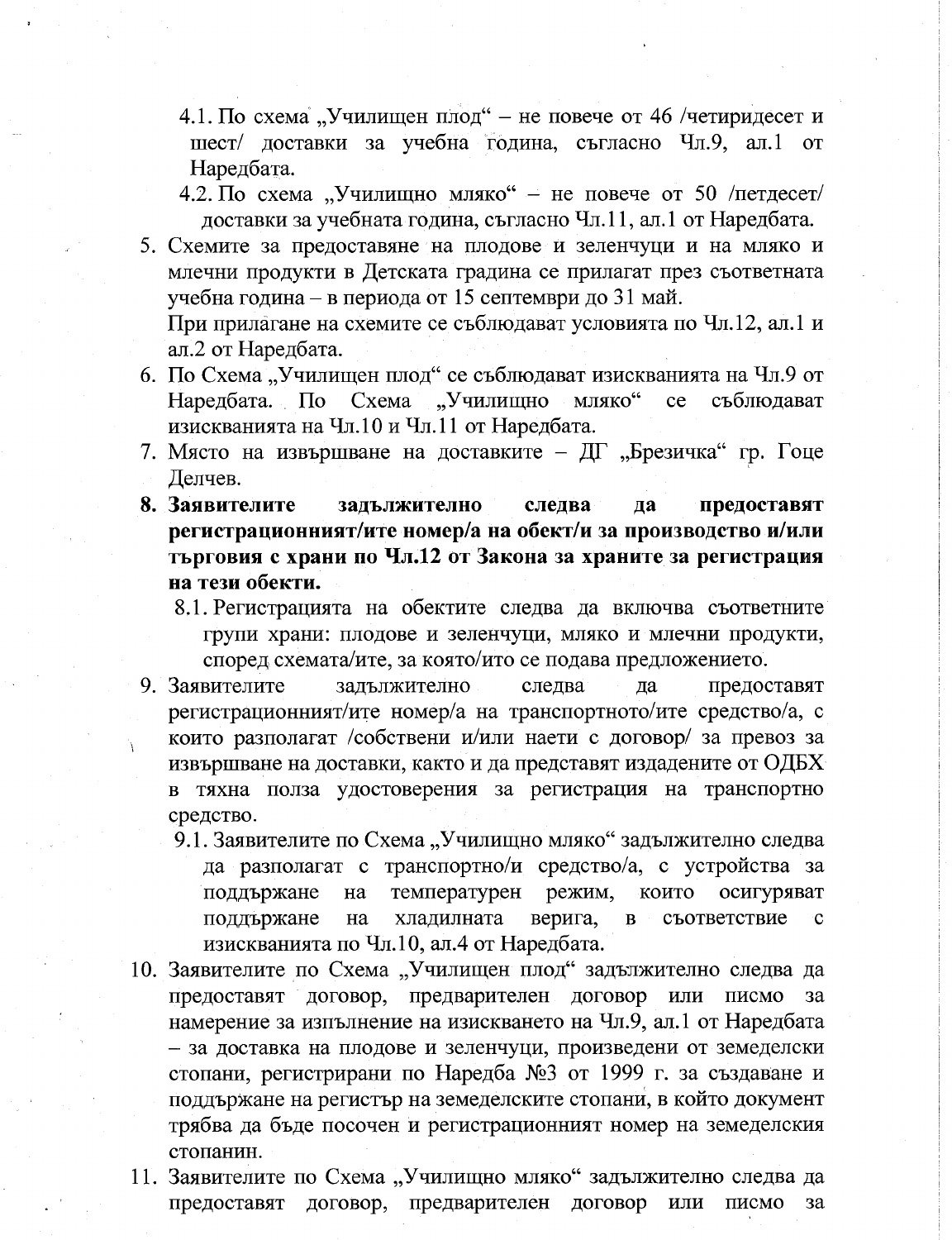намерение за доставка на мляко и млечни продукти **OT** който произвежда продукти, отговарящи производител, на изискванията на Чл.10 от Наредбата /за заявителите по Чл.13, ал.1, т.2 от наредбата/.

- 12. Заявителите по Схема "Училищно мляко" задължително следва да предоставят копия на сертификати за производство по БДС стандарт на млечни продукти, които ще бъдат доставяни по съответната схема.
- 13. Заявителите по Схема "Училищно мляко" задължително следва да предоставят договор, предварителен договор или писмо за намерение за доставка на мляко и млечни продукти собствено производство, отговарящи на изискванията на Чл.10 от Наредбата /за заявителите по Чл.13, ал.1, т.3 от Наредбата/.
- 14. Заявителите по Схема "Училищно мляко" задължително следва да предоставят мостри на опаковките на млякото и млечните продукти, които ще бъдат доставяни и които отговарят на изискванията на Чл.10, ал.1; ал.3 и ал.5 от Наредбата.
- 15. Преимущество при избор на заявител по схемите имат:
	- 15.1. Заявители, които разполагат с възможност за прилагане на съпътстващи мерки по Чл.7 от Наредбата, включени в Национална стратегия за прилагането на схема за предлагане на плодове, зеленчуци, мляко и млечни продукти в детските градини и училищата в Република България от учебната 2017/2018 г. до учебната 2022/2023 г.
	- 15.2. Възможност за доставка на разнообразни плодове, зеленчуци, мляко и млечни продукти по предварителна заявка от Директора на ДГ "Брезичка" гр. Гоце Делчев.
	- 15.3. Заявители, за които липсва установено нарушение с констативен протокол, издаден от Българската агенция по безопасност на храните и са спазвали всички изисквания за качеството на разпределяните по схемите продукти в детската градина като са изпълнили изискванията на Чл.9 и Чл.10 от Наредбата.
	- 15.4. Заявители с опит в прилагането на Схема "Училищен плод" и Схема "Училищно мляко" в ДГ "Брезичка" - на база брой учебни години, в които заявителят е извършвал доставки по схемите в детската градина.

Доказването на опита може да става с всякакви документи, включително разпечатки от списъците за одобрение, документи за избор, референции за добро изпълнение и/или други документи, издадени от съответните учебни заведения и други. Съответните доказателства следва да бъдат приложение към предложението, като